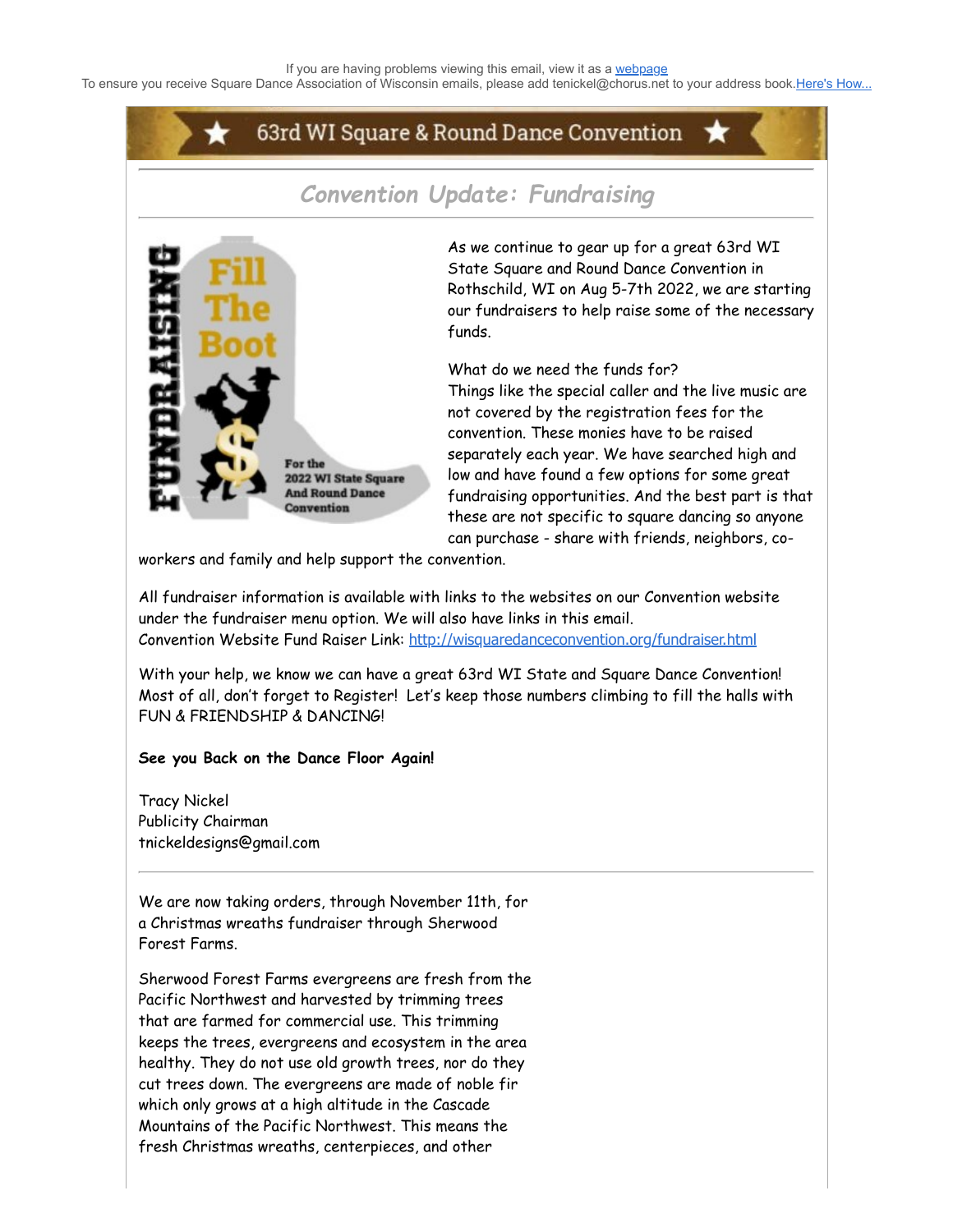holiday evergreens you are getting are hearty, exceptionally beautiful, and fragrant.

You can buy these products for yourself or to give as a gift. All orders will be delivered directly to the customer within 2 weeks of Thanksgiving.

The shipping cost is included in the price on all orders for Sherwood Forest Evergreen items. A portion of each sale will go towards the convention.

[Click here for Sherwood Forest website.](https://sherwoodfundraiser.com/WISquareDanceConvention2022)







We will be running an ongoing fundraiser for the next year with "That's My Pan!". Cake pans, brownie pans, mugs, cutlery, cutting boards, etc.

You pick the design and wording (or go without a design) and it is ALL INCLUDED in the price. And best yet, a portion of the sale price goes to the convention.

Bring your pan to the next Square Dance Club potluck or to your next Family Reunion. Have one created special for that next great gift idea! With this program there are two different websites. One allows you to order and have shipped directly to you or friends and family. The other allows you to order as part of the group. Your product will be brought to a local dance and delivered to you there.

[Click here for "That's My Pan" website.](https://www.thatsmypan.biz/FRWI69745)

Another ongoing fundraiser will be with Abby Candles. Abby Candles has advanced fragrance designs and high-quality soy-based wax blends that provide the highest quality candle you can buy. Today, with over 30 fragrances, Abby Candles continues to manufacture hand-poured, richly scented candles. Abby also sells melts, warmers and air fresheners in a variety of scents from old favorites like Hot Apple Pie to their bestselling new scents of Leather and Eucalyptus Mint

A sample will be available to view/smell at local area dances. To order, you can go online to